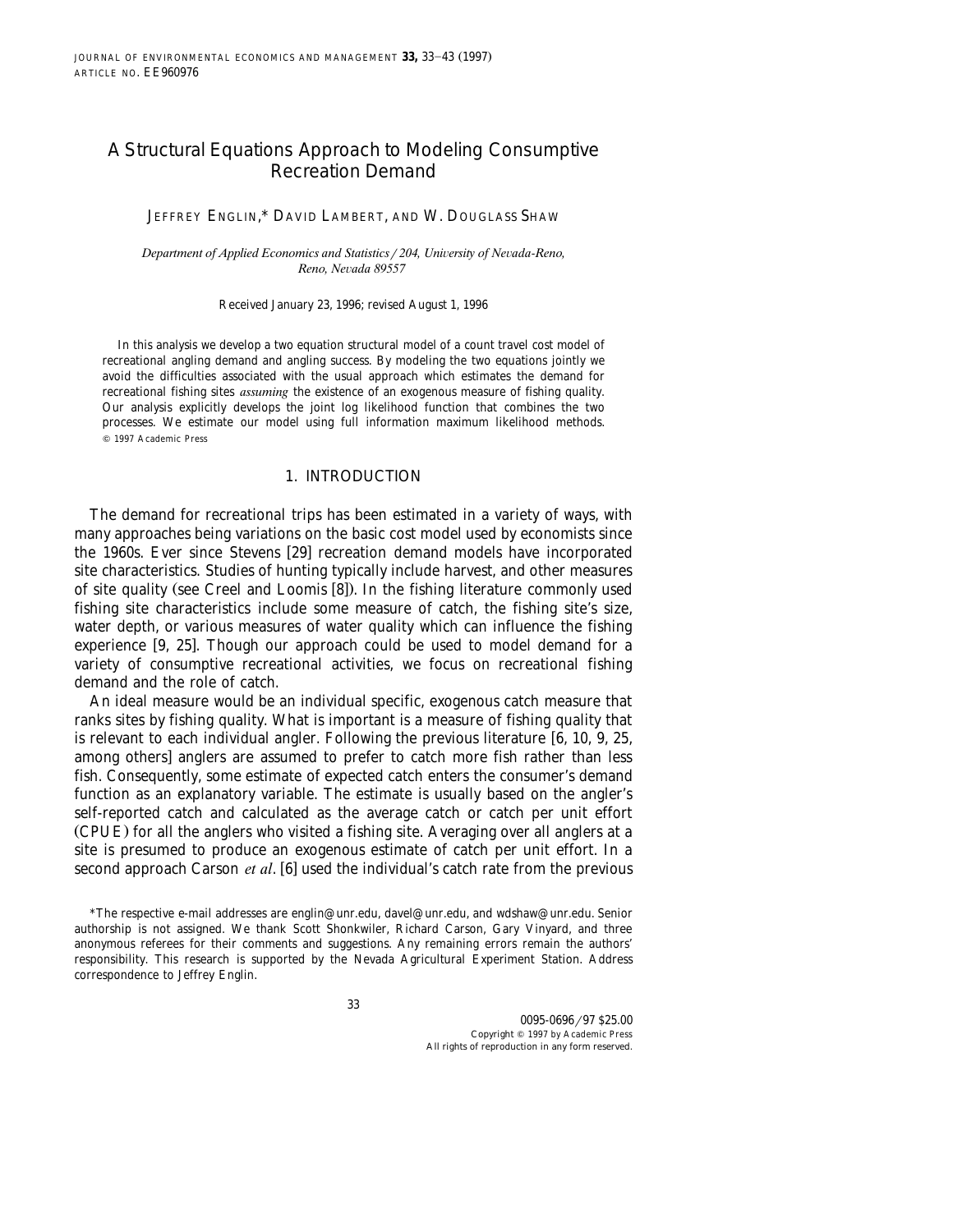year. There are, however, at least two problems associated with using these catch measures in the demand function for fishing.

First, using average catch as an explanatory variable misses the important role that biological site characteristics play in determining fishing success. By using the usual catch measure, efforts to link changes in catch and the alteration of biological conditions to environmental deterioration or improvement are problematic. Simulating changes in the value of the fishing experience without well specified biological linkages will be ad hoc. For example, some policy analyses are focused on a "doubling of catch rate" (e.g., [26]). A legitimate question is what sort of biological improvement, if any, would double catch rates? These issues are especially important in policy and legal contexts. Natural resource damage assessments (NRDA), for example, generally require that the physical effects models be linked closely to economic models. See Morey *et al.* (1995).

A second issue associated with the traditional approach is the role of CPUE as an independent variable in the demand function. The maintained assumption that CPUE is exogenous to an individual angler may be implausible unless many independent observations of catch and effort are observed for each lake. If these conditions are not met, catch and trip demand are determined jointly, resulting in a system of equations. Parameters estimated using observed or reported catch as an independent variable in the demand function will be biased if the CPUE measure is endogenous.

Our approach to addressing these issues is to develop a structural model of recreational fishing demand. Our model consists of two equations: a traditional pooled site demand model and a production function for the number of fish caught by the individual. The two equations are linked because the predicted catch from the latter is a determinant of recreational fishing demand. We model total trips demanded during the fishing season using the Poisson distribution.

In the following section we develop a count travel cost and a total catch function relating the number of fish caught to biological conditions, angler skill, and angling capital. These two functions are then integrated into a single structural system that includes a joint total catch function and count data recreation demand model. The structural model is applied to anglers who visit lakes in the northeastern United States. In the fourth section we present the results of our jointly estimated two equation structural model. Our method results in consistent coefficient estimates and allows the influence of changes in factors affecting total catch to be linked to fishing demand.

### 2. A JOINT STRUCTURAL MODEL OF TRIP DEMAND AND FISH CATCH

## 2.1. *A Model of Recreational Angling Trip Demand*

As Hellerstein and Mendelsohn [17] have shown, count models can be thought of as the aggregated result of repeated discrete choice random utility models. In this analysis we focus on the short run model of seasonal trip demand for fishing at a site. Because this is a short run analysis, we do not deal with long run equilibrium in such areas as angling skill, changing information about site qualities or conges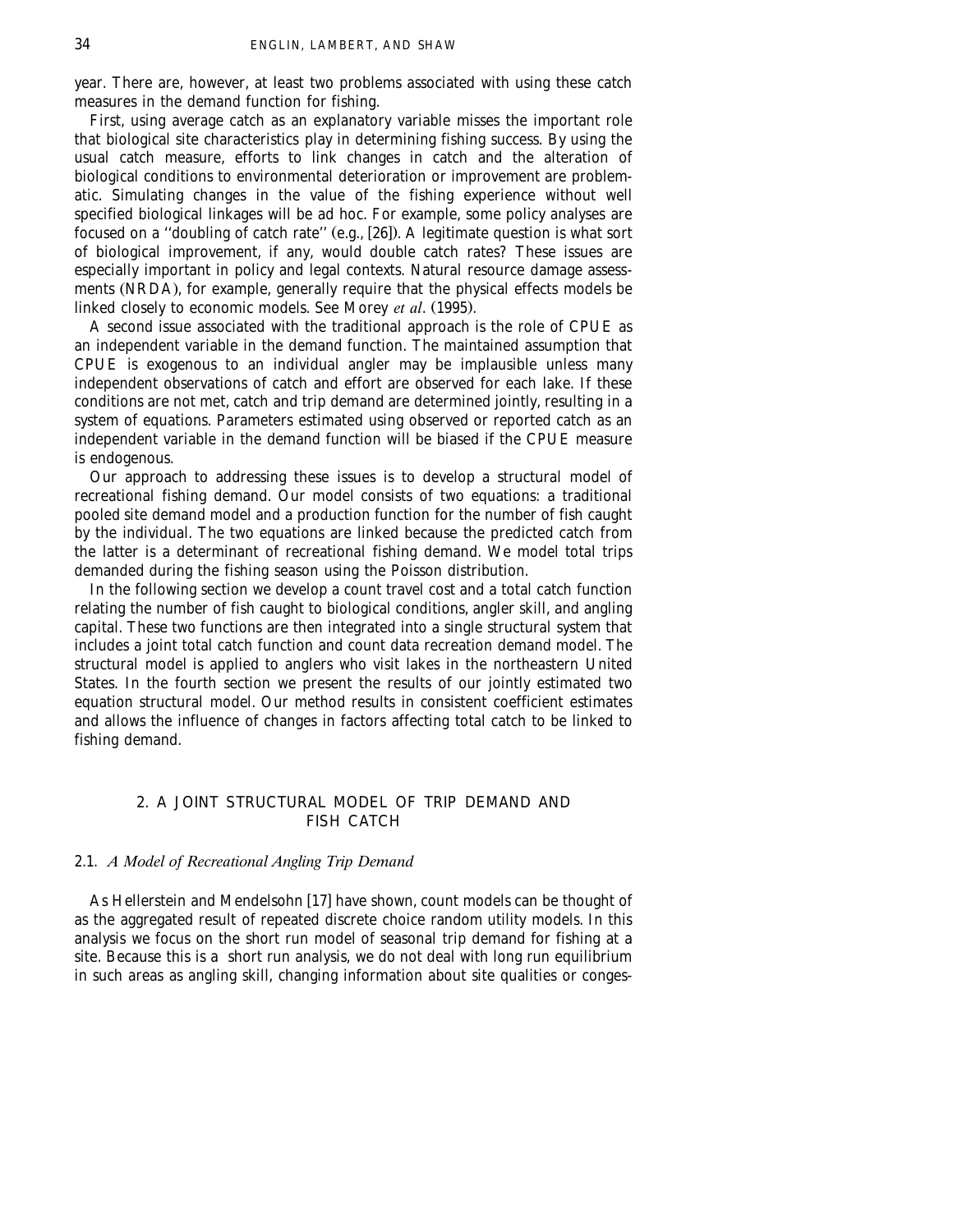tion.<sup>1</sup> To begin, the individual's seasonal trip demand for fishing at site  $j$  is modeled as

$$
Q_j = f(P_j), \tag{1}
$$

where  $\mathcal{Q}_j$  is the number of angling trips per season taken by the individual to site  $j$ and  $P_j$  is the travel cost to and from site *j*. The number of trips  $(Q_j)$  taken by anglers in our sample are all nonnegative integers, and all of the individuals in our sample take at least one trip. We apply the truncated Poisson to account for the positive integers and truncated attributes of our data  $[14, 7, 8, 16, 11]$ . We pool the data across sites and individuals, so that the actual trip demand equation is estimated using a truncated Poisson model with a log likelihood given in

Log likelihood = 
$$
-\lambda_i + Q_i \mathbf{X}_i \beta - \ln (Q_i!) - \ln (1 - e^{-\lambda_i}),
$$
 (2)

where the **X** vector contains characteristics of the individuals and sites in the sample and  $\lambda_i = e^{X_i \beta}$ . One of the site characteristics indicates fishing quality, measured by the expected number of fish caught be an individual angler at the site.

Several measures of fishing quality have been used in demand studies, including the angler's self-reported catch, the angler's CPUE, the average catch  $(AC)$  for some sample of anglers, or similarly, the average CPUE. Nearly all existing models of fishing demand assume that the site-specific total catch is exogenous to the angler in the trip demand function. Exogeniety is thought to be preserved by some averaging process. The AC and the CPUE for the sample of anglers who visit one or more fishing sites can be calculated for specific "target" species of fish (e.g., salmon is the focus in Shaw [26]), for anglers of differing abilities [26], or for anglers doing specific types of fishing. The finer the degree of disaggregation, however, the more likely it becomes that AC will end up being determined by only a very small number of anglers, making AC a suspect measure. If the catch measure used as an explanatory variable in the trip demand function is not exogenous to the individual, the estimated coefficients will be inconsistent. These issues also arise in one guise or another when the demand for any consumptive recreational activity is modeled. For example, Creel and Loomis [7] model deer hunting demand using hunters' actual harvest. In this paper we proceed quite differently from previous efforts by modeling total catch as an output that is a function of inputs.

### 2.2. *The Total Catch Function*

Total catch is produced by an individual using a combination of resources, capital, and labor. To produce a fish an angler must have access to a stock of fish and other site resources. Anglers can use boats, different types of fishing gear, and human capital (skill and experience), as well as effort. This general approach is not new. As part of the research conducted for the National Acid Precipitation Assessment Program (NAPAP), investigators attempted to link acidification and the demand for freshwater recreational fishing via a stock/harvest model which

<sup>&</sup>lt;sup>1</sup>Nevertheless, in out econometric application variables such as skill, trip length, and boat ownership are potentially important because we will pool individuals. Which variables to include is a specification issue that must be determined in each study.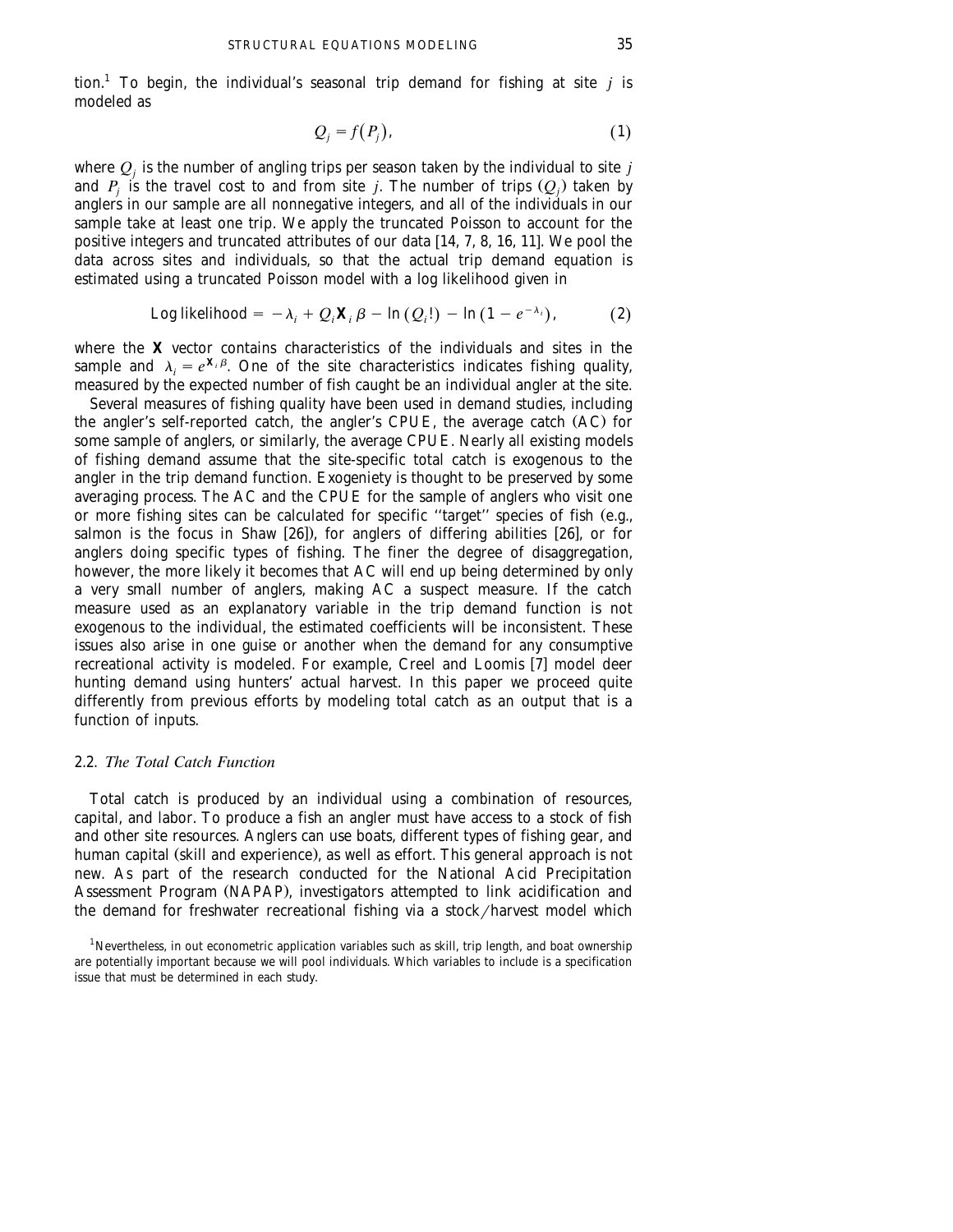first calculates the CPUE for many different lakes for the analysis [10]. Karou et al. [19] model the *activity* of fishing, usually measured by an hour or a "day" of fishing, as the output the angler produces. In contrast to their approach, we let catch be the output.

Our catch function generally follows the commercial fisheries literature (for example, see Campbell  $[5]$ ). We include physical and human capital, effort, and biological measures of the health of fishery stocks. Physical capital includes the services of a boat, the access to the site, and the gear used to catch a certain species of fish. Angling skill is a form of human capital. Finally, total catch will be affected by the hours of effort spent fishing. It is assumed that the longer one fishes, the larger the catch. An empirical question is whether diminishing marginal productivity holds as hours spent fishing increase.

In the commercial fisheries' literature, stock is typically included as an explanatory variable. No matter how productive the angler, he will not catch a fish at a site that does not have any fish. Unfortunately, measures of the stocks of recreational fish are rarely available. Given the sheer number of lakes visited by recreational anglers it is simply too costly to estimate the stocks in individual lakes except in unusual situations such as well-funded NRDAs that involve fish injuries. As a result, a reduced form that describes the biological productivity of the lake, such as lake chemistry and other water quality indicators can be used to describe the biological productivity of a lake.

This approach is appealing for two reasons. One is that environmental regulations normally prescribe a certain minimum water quality standard. By including the specific water quality indicators that are being regulated it is simple to simulate the effect of improving specific lakes on total catch. The second attraction is that these data are relatively inexpensive to collect. As a result, water quality data in controversial areas are relatively abundant.

A functional form must be proposed for the production function, including the probability distribution underlying the number of fish caught. Given that fish caught will, like recreation trips, be nonnegative integers, we again adopt the Poisson model. McConnell *et al.* [22] applied a Poisson distribution of fish catch as part of a two-step process that incorporates fish catch into a random utility model. Kaoru *et al.* [19] also model catch using a Poisson, but recognize the potential for problems in the endogeneity between time spent fishing and total catch and thus replace the effort (hours spent fishing with an instrumental variable.

An important phenomenon that remains to be modeled is the common observation that many anglers do not catch fish. We model this observation using a double hurdle version of the Poisson distribution (see Johnson *et al.* [18] and Shonkwiler and Shaw  $[27]$ ). The double hurdle approach captures the possibility that some of the zeros, no fish caught, are not generated by the Poisson process but rather by an unrelated process. Some authors refer to this as the zero inflated Poisson (ZIP) or zero altered Poisson  $(ZAP)$  (see Green [13]). Following this literature the log likelihood for our catch function may be written

Log likelihood = 
$$
\delta [\ln (\omega + (1 - \omega)e^{-\theta_i})]
$$
  
  $+ (1 - \delta) [\ln (1 - \omega) - \theta_i + TC_i(\mathbf{Z}_i \alpha) - \ln (TC!)], (3)$ 

where  $\Theta_i = e^{\mathbf{Z}_i \alpha}$ , TC is the total annual catch,  $\omega$  is the probability that the angler does not get over the hurdle (i.e., does not catch a fish), the vector **Z** includes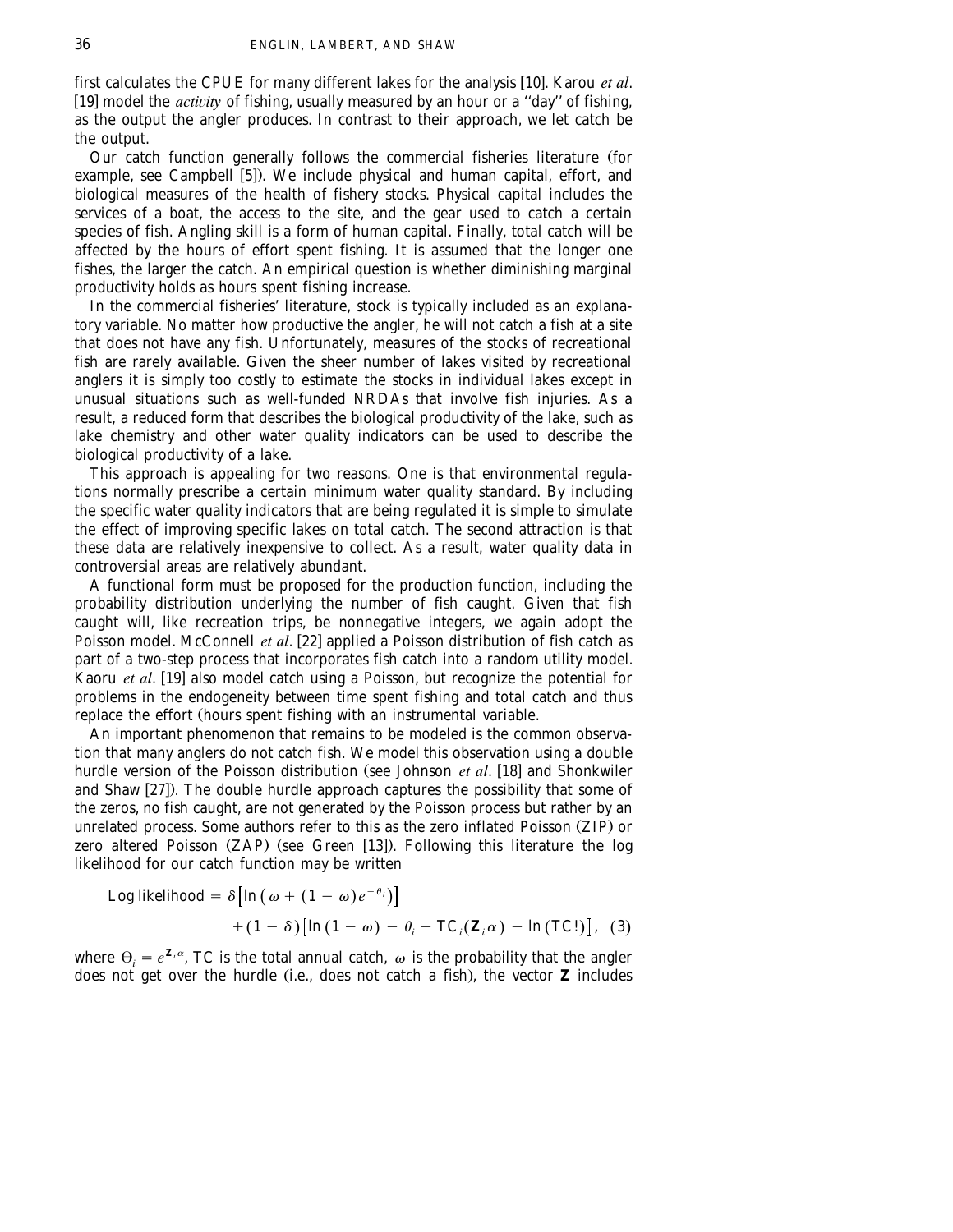characteristics of the individual and the fishing sites, and  $\delta = 0$  if the angler caught at least one fish, otherwise  $\delta = 1$ .

### 2.3. *A Joint Empirical Model of Fish Catch and Fishing Demand*

Consistent estimators require joint estimation of the two Poisson functions because we model the angler's demand for a trip as a function of the individual angler's expected catch at the site. Assuming independence of the two Poisson processes, the combined two-part log likelihood function includes the log likelihood function for the catch function and the log likelihood for the trip demand function, where the latter stems from the probability mass function for the truncated Poisson and uses the parameterized model for expected catch in the demand specification. This can be written as

Log likelihood = 
$$
\delta_i [\ln (\omega + (1 - \omega)e^{-\theta_i}]
$$
  
+  $(1 - \delta_i) [(\ln (1 - \omega) - \theta_i + TC_i(Z_i\alpha) - \ln (TC_i!)]$   
-  $\lambda_i + Q_i [(X_i | E[TC_i])\beta]$   
-  $\ln (Q_i!) - \ln (1 - e^{-\lambda_i}),$  (4)

where  $(X_i | E[TC_i])$  explicitly shows that the vector of variables in the trip demand function includes the predicted total catch as one of the variables,  $\beta$  is the vector of parameters, and  $\lambda_i = e^{X_i|E[\text{TC}_i]}$ . The standard Poisson log likelihood is found by setting  $\omega$  to zero. We estimate these combined log likelihood functions using full information maximum likelihood (FIML).

FIML methods provide the most efficient method of estimating this joint model. Unlike two stage or sequential estimation methods all the information inherent in the data is used in the estimation process. FIML is especially important in our context because the linkage between the catch and trips functions is highly nonlinear. An additional benefit is that by estimating our model using FIML methods the corrections to the variance-covariance matrix suggested by Murphy and Topol  $[24]$  are not needed. This correction is necessary if a two-step estimator such as the one applied by McConnell *et al.*  $[22]$  is used.<sup>2</sup>

### 3. DATA

The data we use in the application come from items in two overlapping data sets. The first is from the NAPAP Freshwater Recreational User survey of anglers. This was a stratified general population random digit telephone survey of residents of New York (excluding New York City proper), New Hampshire, Vermont, and Maine during 1989. A total of 5724 households were contacted, from whom 1144 anglers were recruited into the study. Information on all angling trips by these

 ${}^{2}$ An issue we do not explore is whether the two processes have correlated error structures. Unfortunately, addressing the possibility of correlated Poisson distributions requires the use of the Holgate bivariate Poisson distribution which assumes positive correlation between the two Poisson processes. If the two processes are positively correlated the estimates provided by the Holgate bivariate Poisson will be more efficient than those provided by our procedure [20]. If, however, the two processes are negatively correlated the resulting model will be misspecified. We use the uncorrelated version of the model to avoid the possibility of misspecification.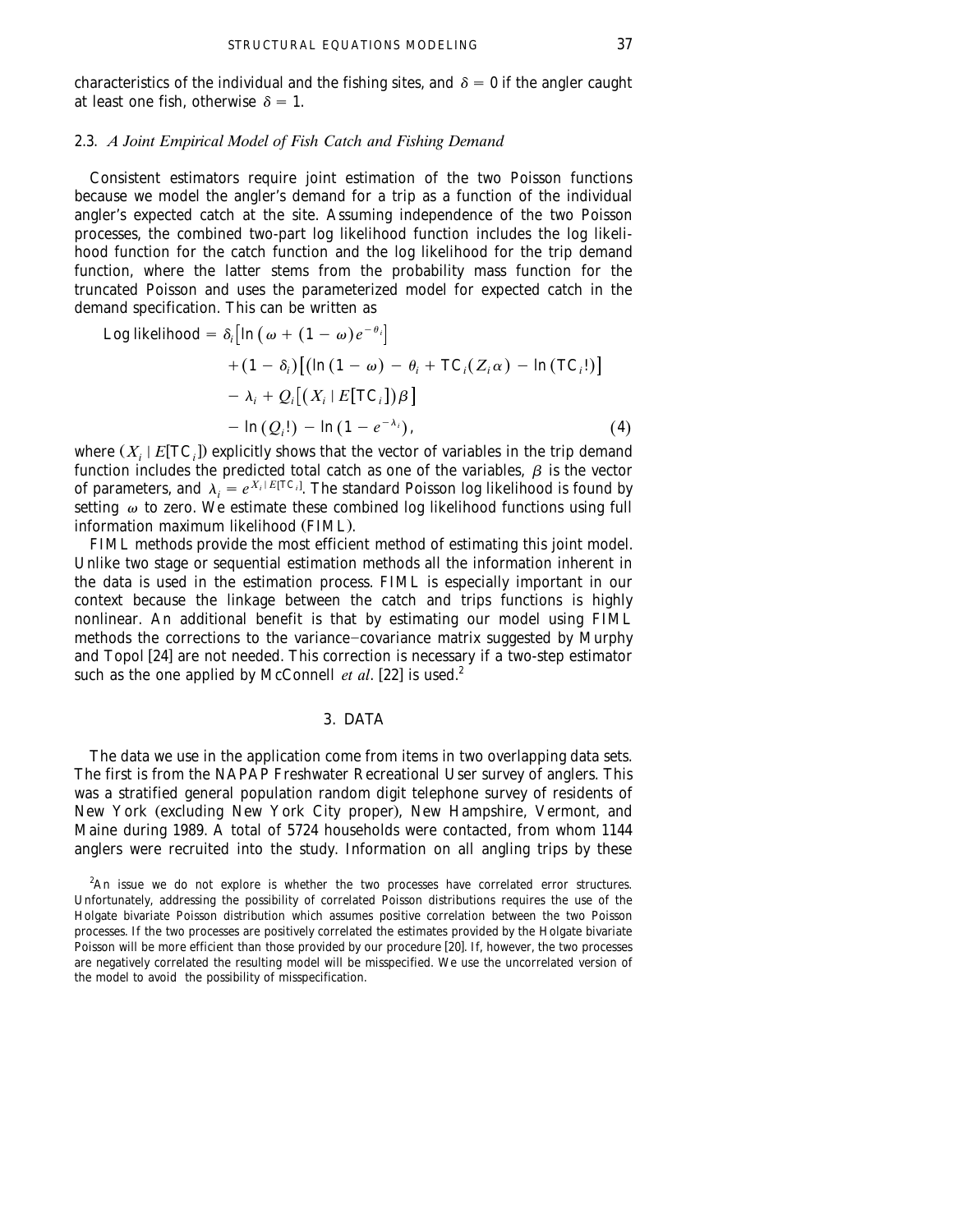anglers was obtained through mid-summer and early fall telephone interviews. The survey gathered information on trips to lakes as well as angler specific information including distance, income, skill levels, and reported catch. We calculated travel costs using one-third the angler's implied wage rate (income divided by 2080) to value the travel time and valued distance at \$0.25 per mile.

The other data set comes from the Eastern Lake Survey (ELS) and provides information on water chemistry for a random sample of lakes. The portion of the ELS used in this analysis was the random sample of 763 lakes larger than 4 hectares in the upper northeastern United States. We match these data with lakes visited by the anglers who responded to the NAPAP survey (see Englin *et al.* [10] or Englin and Lambert [9] for further details) on a lake by lake basis. Our final sample includes 120 anglers who visited 61 lakes. The anglers in the sample report their catch by trout species and our measure of total catch  $(TC)$  is an aggregation of the individual trout species.

Parsons and Needleman [25] suggest that dissolved oxygen concentrations influence freshwater fish stocks. Several field studies show that freshwater fish occur in greater abundance in waters with dissolved oxygen concentrations of  $5 \text{ mg/liter}$  or more (see citations in Spoor [28]). Controlled experiments show that higher, nontoxic levels of dissolved oxygen provide lower stresses to fish populations, depending on acclimation  $[4]$ , and support the thresholds developed in field studies repending on increased to 28 dissolved oxygen ranges from 0.88 to 11.94 mg/liter, with a mean of about 3.4 mg/liter. It appears that many lakes in our sample are at the low end (38 lakes have dissolved oxygen less than 5.0 and 7 lakes have dissolved oxygen less than 2.0). Variability in dissolved oxygen may thus be an important factor in determining expected catch and, consequently, trip demand.

Similarly, changes in water clarity, or turbidity, might indicate changes in trout species' habitat. While the direction of influence of turbidity varies across different fish species, trout are predators and depend on their eyesight to locate prey. Clearer water is an advantage for trout. Alabaster and  $Lloyd$  [1] suggest that waters containing  $25-80$  g/m<sup>3</sup> suspended solids, or turbidity of  $30-40$  NTU, should maintain good or moderate fishing quality, which, ceteris paribus, is expected to yield a lower quality than clearer waters. Reduced water clarity, perhaps due to elevated suspended solids, can be associated with a reduction in submerged macrophytes (which provide food and cover), but can also reduce the risk of avian predation [15]. Our sample of lakes have turbidity (suspended solids) ranging from 0.1 to a maximum of 5.5 NTU (the mean is only about 0.6), which indicates quite clear water across the sample. Turbidity is used in our model below and is expected to influence total fish catch in the catch production model.

# 4. EMPIRICAL RESULTS

### 4.1. *Econometric Results*

Table I provides estimates of the parameters of two models. These include the double hurdle Poisson catch and standard Poisson catch with the associated Poisson travel cost function. The parameters in both models are relatively precisely estimated. The travel cost parameter in both is significantly different from zero at the 1% level. Younger anglers tend to make more fishing trips than older anglers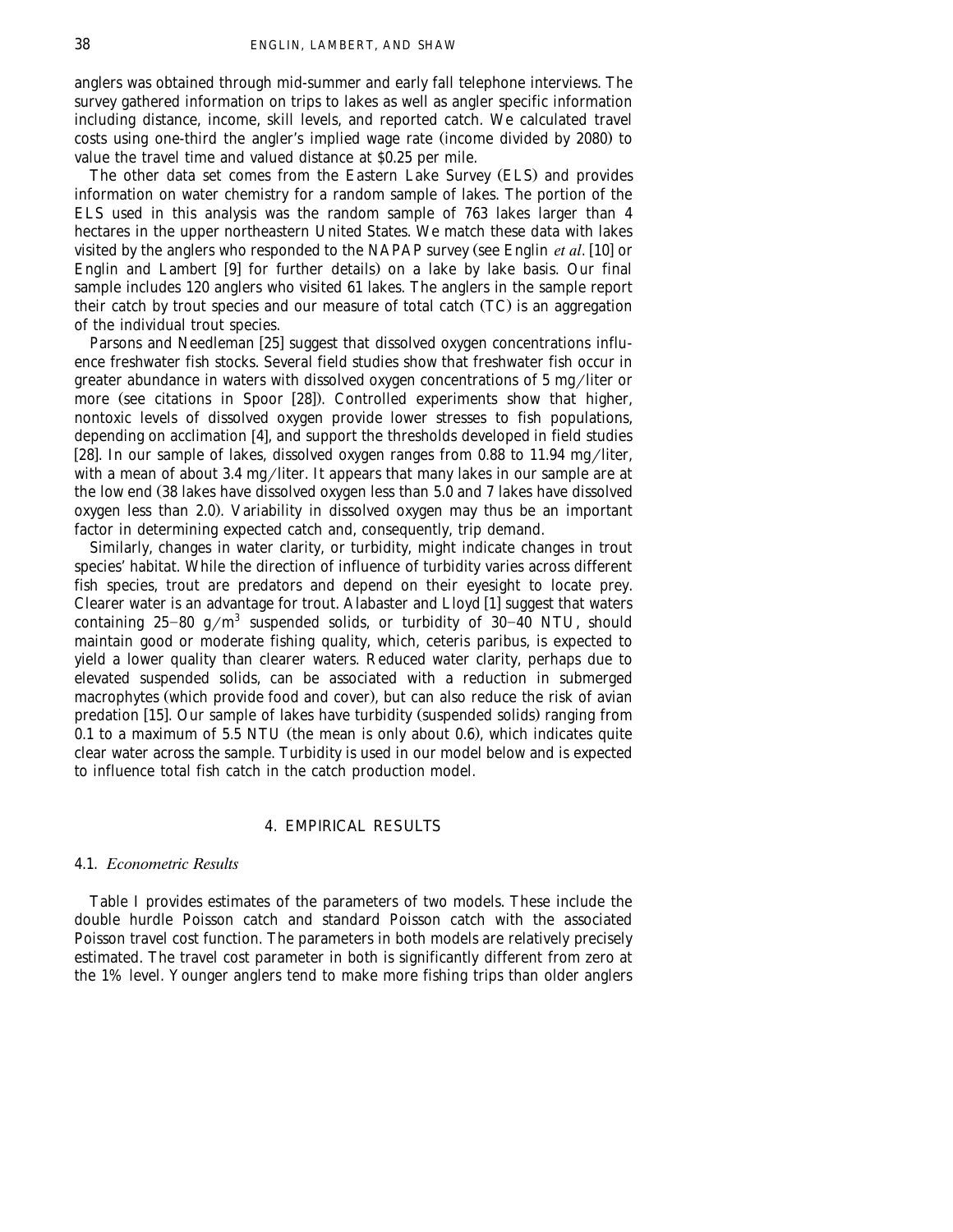#### STRUCTURAL EQUATIONS MODELING 39

|                                              | Joint estimates of<br>standard Poisson equations |             | Joint estimates of double<br>hurdle Poisson equations |             |
|----------------------------------------------|--------------------------------------------------|-------------|-------------------------------------------------------|-------------|
|                                              | Demand                                           | Catch       | Demand                                                | Catch       |
| <b>Variables</b>                             | function                                         | function    | function                                              | function    |
| <b>Demand Intercept</b>                      | $1.723***$                                       |             | $1.669***$                                            |             |
|                                              | (0.161)                                          |             | (0.161)                                               |             |
| Travel cost (dollars)                        | $-0.021***$                                      |             | $-0.021***$                                           |             |
|                                              | (0.003)                                          |             | (0.003)                                               |             |
| Whether a boat ramp is present               | $0.487***$                                       |             | $0.490***$                                            |             |
|                                              | (0.114)                                          |             | (0.116)                                               |             |
| Angler's age (years)                         | $-0.009***$                                      |             | $-0.009***$                                           |             |
|                                              | (0.003)                                          |             | (0.003)                                               |             |
| Predicted catch (TC) (No. of fish)           | $0.081***$                                       |             | 0.138                                                 |             |
|                                              | (0.023)                                          |             | (0.094)                                               |             |
| <b>Catch Intercept</b>                       |                                                  | $-1.431***$ |                                                       | $-0.087$    |
|                                              |                                                  | (0.309)     |                                                       | (0.436)     |
| Effort (hours spent angling)                 |                                                  | $-0.058***$ |                                                       | $-0.036$    |
|                                              |                                                  | (0.016)     |                                                       | (0.025)     |
| Effort squared (hours spent angling squared) |                                                  | $0.0009***$ |                                                       | $0.0006***$ |
|                                              |                                                  | (0.0001)    |                                                       | (0.0002)    |
| Whether the angler uses a boat               |                                                  | $1.195***$  |                                                       | $1.052***$  |
|                                              |                                                  | (0.217)     |                                                       | (0.291)     |
| Whether the angler has advanced skills       |                                                  | $0.787***$  |                                                       | 0.147       |
|                                              |                                                  | (0.168)     |                                                       | (0.200)     |
| Turbidity (NTU)                              |                                                  | $-1.733***$ |                                                       | $-1.382***$ |
|                                              |                                                  | (0.264)     |                                                       | (0.338)     |
| Dissolved oxygen (mg/liter)                  |                                                  | $0.421***$  |                                                       | $0.341***$  |
|                                              |                                                  | (0.036)     |                                                       | (0.056)     |
| Hurdle                                       |                                                  |             |                                                       | $0.648***$  |
|                                              |                                                  |             |                                                       | (0.054)     |
| Log likelihood                               | $-663.376$                                       |             | $-599.944$                                            |             |

### TABLE I FIML Catch and Trip Demand Function Parameter Estimates<sup>a</sup>

*a* Standard errors are in parentheses.

\*Significant at the 10% level or beyond.

\*\*Significant at the 5% level or beyond.

\*\*\*Significant at the 1% level or beyond.

in the sample investigated here. Anglers take more trips to lakes with boat ramps. This likely reflects the positive influence of fishing from a boat on the success of the fishing trip. The magnitudes of the coefficients of the trip demand functions are not greatly different between the standard and double hurdle specifications of the total catch function. The demand models exhibit a positive relationship between predicted total catch and the number of trips taken for both the double hurdle and standard Poisson specifications.

The lake water quality variables selected have a significant effect on fishing catch. For trout lakes, high turbidity decreases the predicted quantity of fish caught by our sample of anglers. This is consistent with our focus on trout which are visual predators. Less clear water makes it more difficult for them to feed. As expected, higher concentrations of dissolved oxygen increase the number of trout caught. Our finding is consistent with biologists' predictions for trout as well. It should be noted that there may be intraseasonal angling success variables that are not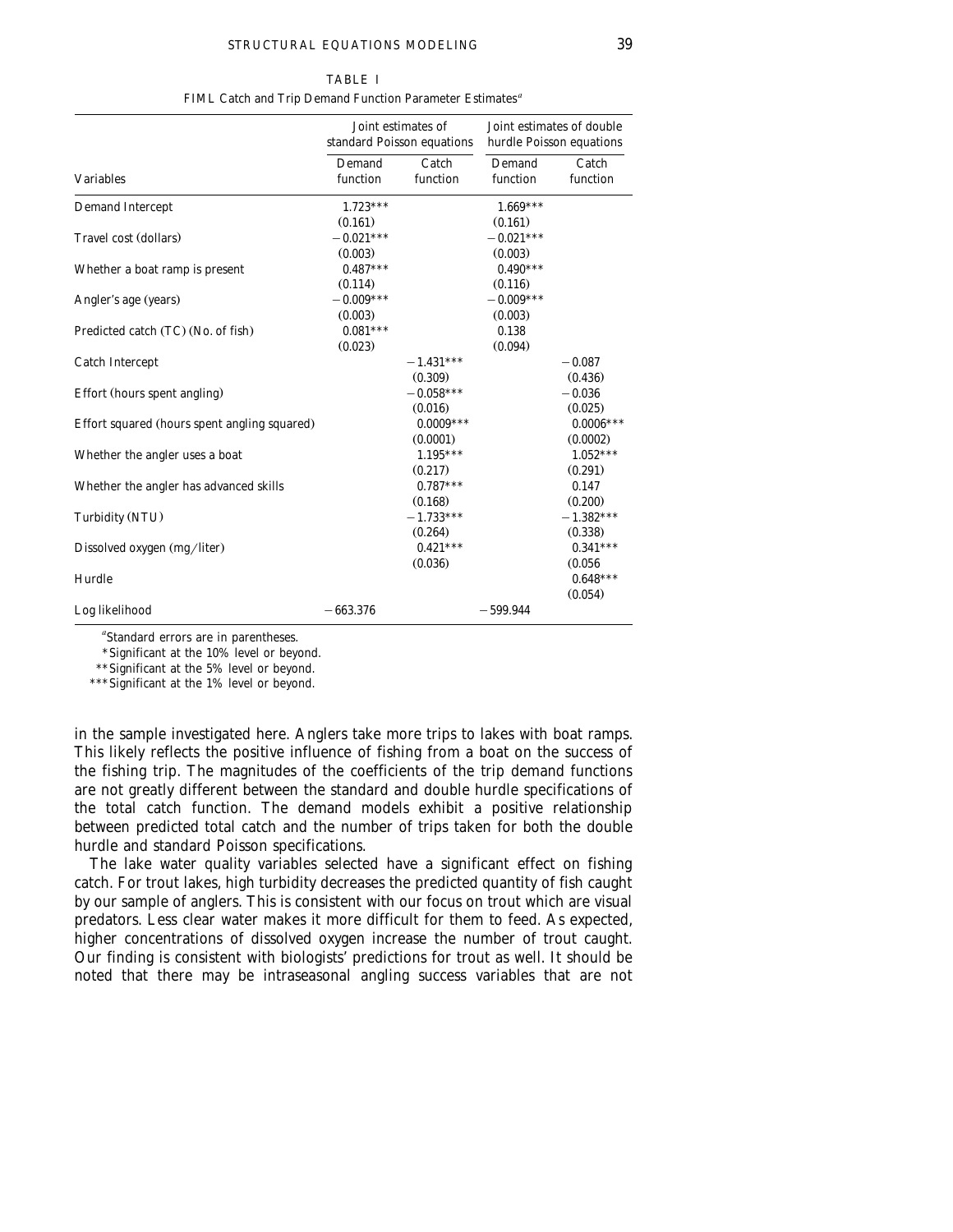captured with our annual catch data. This may be an important issue in other studies.

### 4.2. *Welfare Estimates*

The semilogarithmic specification of the functional form leads to a rather simple form for the consumer's surplus (CS) measure. The usual integral under the demand function leads to a formula for Marshallian CS per trip of  $-1/\beta_{\text{TC}}$ , or 1 divided by the parameter on the travel cost variable in the model. In either of our model specifications, the travel cost parameter is  $-0.021$ , yielding a consumer surplus estimate of about \$47 per trip. This is somewhat lower than the reported estimates of Englin and Lambert  $\left[9\right]$ , who use similar data but with a single equation demand model as a function of various ''exogenous'' measures of fishing quality. The difference is likely to be the result of the different modeling approaches used in the two papers. While our welfare estimate compares favorably with other estimates of the value of a fishing trip in the literature on the value of recreational fishing  $[30]$ , Kling  $[21]$  has shown that these estimates may be biased upward since the model does not explicitly account for cross-site substitution.  $\overline{F}$ ollowing Englin and Shonkwiler [12] we can calculate the standard error of our welfare estimate using a second order Taylor series approximation. We find that the standard error of our per trip welfare estimate is  $$6.94$ <sup>3</sup>

Consumer's surplus for the entire season (TCS over all trips) is given by

$$
TCS = \frac{\hat{Q}(\text{catch, boat}, \cdots)}{B_{\text{tc}}}.
$$
 (5)

For our sample, the TCS for the average angler is approximately \$210. This estimate reflects both the per-trip CS and the small average number of trips taken by the sample to a given lake. It is important to note two things. One is that since the model is estimated using pooled data the consumer surplus estimates are for a representative site. Second, the TCS *does* depend on predicted *Q*, which in turn depends on the catch variable in the model. It is through the change in predicted catch to change in total trips feedback loop that annual consumer surplus is affected in our model. Therefore, while per trip CS does not change when catch changes, we derive the TCS measure for a change in two of the environmental variables which determine catch, turbidity and dissolved oxygen.

We note that TCS is not very responsive to changes in turbidity because the latter has a small influence on the total number of trips. This is not surprising for the lakes in our sample, as it would take turbidity levels 6 to 8 times higher in NTU than our lakes exhibit before fishing quality might begin to be affected. Even a 50% increase in turbidity only reduces TCS by about \$8 per season for the average angler in the sampler.

 $3$ As a basis for comparison we estimated the models sequentially. When we do this we find that the standard Poisson model provides a per trip welfare estimate of \$48 per trip while the double hurdle model provides an estimate of \$50 per trip. The catch parameter in the sequentially estimated Poisson model is 0.049 and is significant at conventional levels. This is smaller than the FIML estimates but of the same order of magnitude. In the sequential double hurdle model the catch parameter is insignificantly different from zero.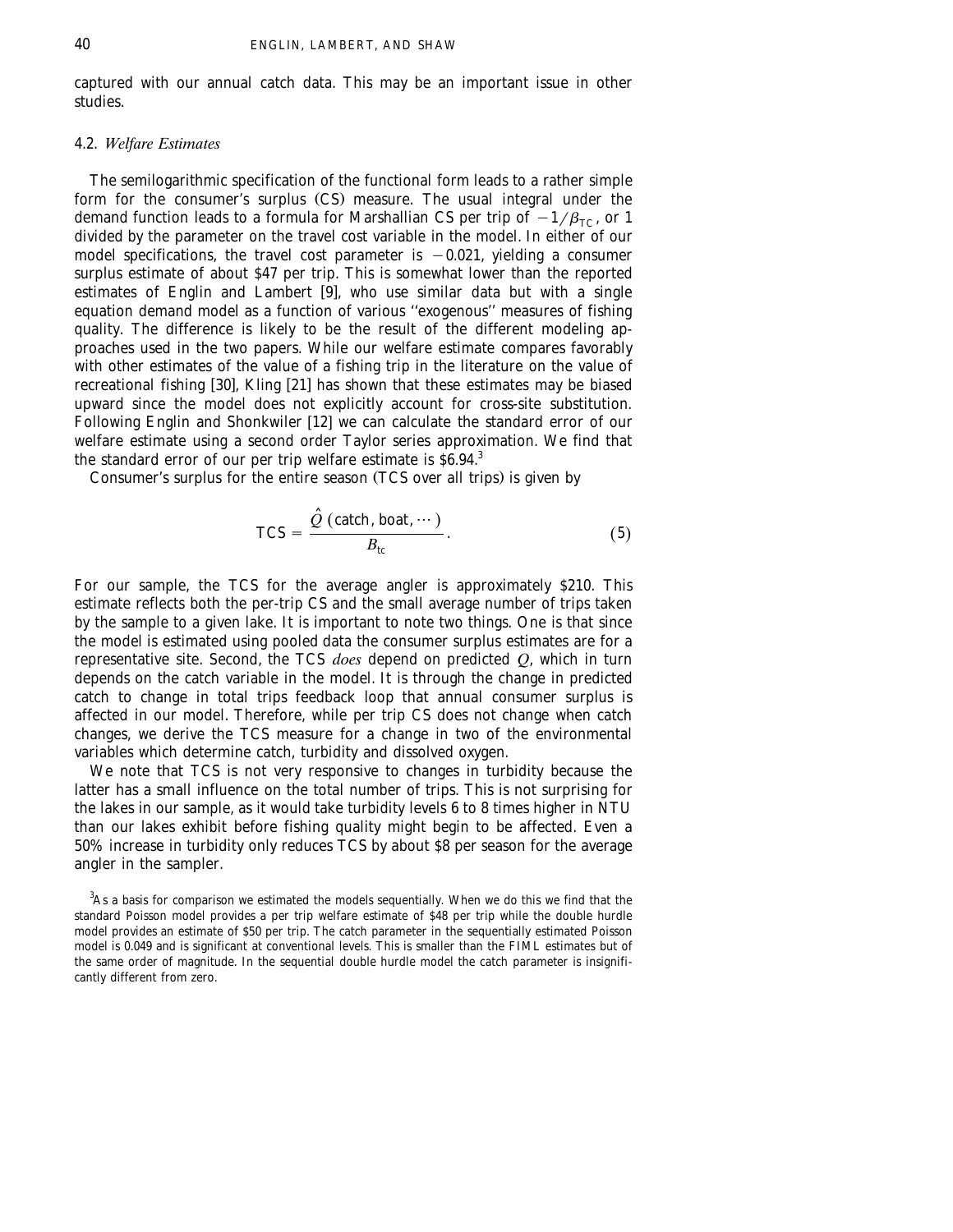We also simulate an increase in dissolved oxygen for the lakes with dissolved oxygen at less than 5.0 mg/liter. We increase each lake's dissolved oxygen to a minimum dissolved oxygen level of  $5.0 \text{ mg/l}$  liter. Increasing the poorest lakes to a minimum dissolved oxygen level of 5.0 mg/liter increases average catch from  $1.04$ fish to 1.79 fish. As a result anglers increase their total trips per angler from 4.44 to 5.06 trips on average. This in turn leads to an increase of about \$29 per season in consumer's surplus averaging across all anglers.

Of course a variety of regulations could be simulated. In the context of a cost-benefit analysis of a new regulation it would be desirable to tighten the regulation until the benefits equaled the costs. We show the results of simulating ever increasing dissolved oxygen requirements in Fig. 1. The vertical axis shows consumer surplus per season. The horizontal axis shows the minimum acceptable level of dissolved oxygen. Increasing the minimum level of dissolved oxygen increases the annual consumer surplus from the existing conditions, \$210 per season to nearly \$275 per season if the worst lake in the sample had a dissolved oxygen content of  $6 \text{ mg/liter}$ .

The increase in welfare is driven by two factors. First, increasing the dissolved oxygen increases fish catch, which increases total trips thereby increasing annual consumer surplus. Second, increasing the minimum level of dissolved oxygen increases the quality in more and more lakes as the minimum approaches 6  $mg/l$  iter. Of course, one could simulate other water quality regulations as well.

### 5. SUMMARY AND CONCLUSIONS

An angler's utility is typically derived from catching fish, and is not generally assumed to derive from water chemistry characteristics. The usual approach to incorporating a catch measure in the demand function for recreational fishing just uses an arithmetic average catch and does not allow examination of the linkage between environmental or biological characteristics and fishing demand. In this paper a joint structural model has been used to allow consideration of environmen-



FIG. 1. Annual consumer surplus resulting from increasing minimum levels of dissolved oxygen.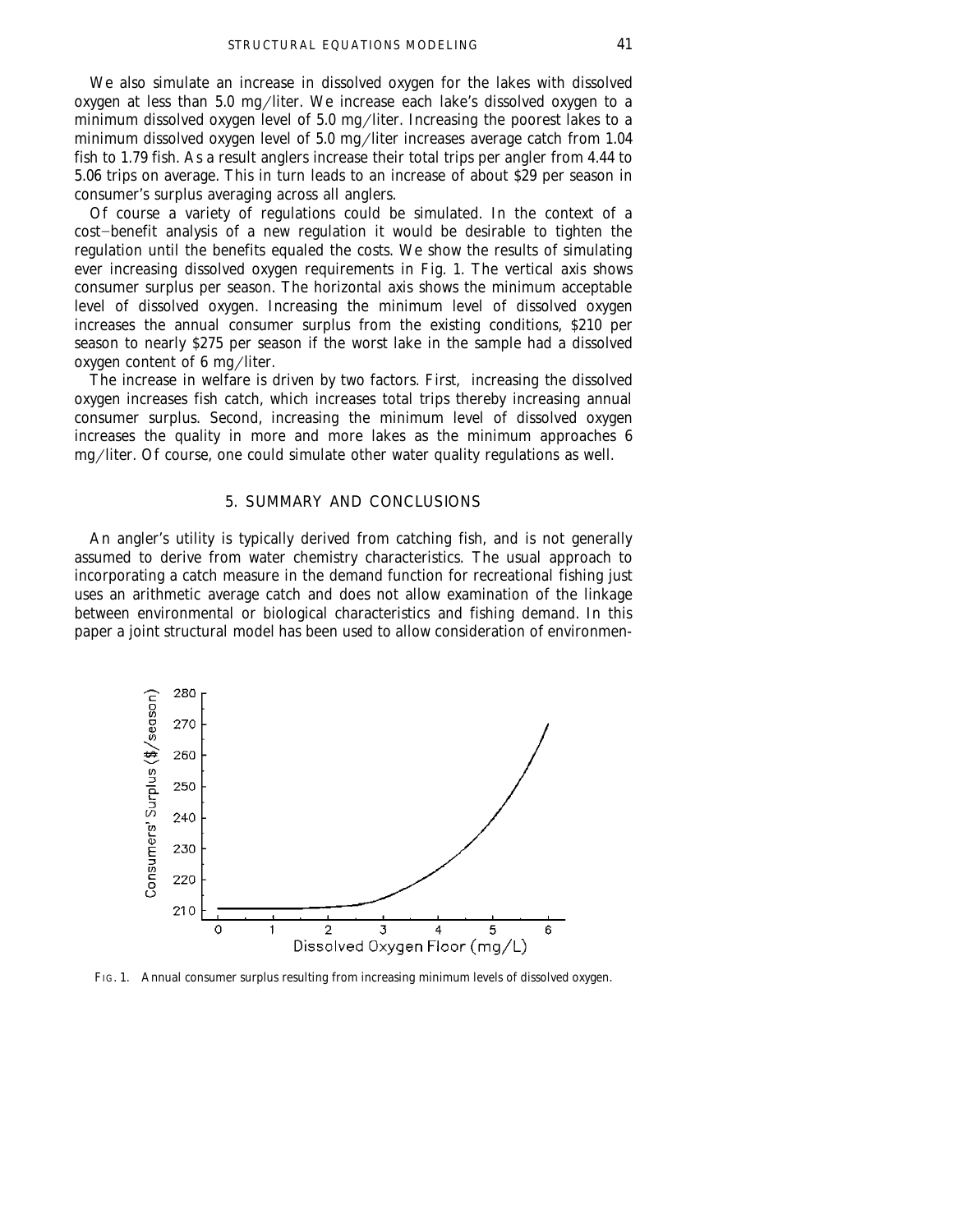tal and biological factors in an angler's demand for a fishing trip. Two measures of water quality serving as proxies for fish stocks were found to be important determinants of fish catch/fishing demand.

Welfare measures for a sample of anglers who fish at selected lakes in the northeastern United States are calculated for changes in our two measures. Increases in dissolved oxygen lead to a significant increase in total seasonal consumer's surplus (TCS), while increases in turbidity lead to only a slight decrease in TCS. These changes can be highly dependent on other water characteristics and we caution against inferring a general relationship between the two characteristics and fish catch. Given the form of our demand model, the effects of the environmental changes might be more pronounced for a sample of more avid anglers than we consider here.

Our method of analysis can be used for any recreational activity where a measure of harvest is a determinant of trip demand. While we have carefully examined recreational angling, hunting is another natural application. For waterfowl and small game hunting the analysis we have provided here could be applied directly. If one is considering big game hunting where the bag limit is one animal, a probit equation predicting success would be used instead of our Poisson catch equation. Another application would be to bird watchers. Bird watchers count birds by species, a form of consumption. In this case an equation that predicted numbers of species of birds seen by the birder could be employed. There are, no doubt, many other applications that would prove fruitful as well.

#### **REFERENCES**

- 1. J. S. Alabaster and R. Lloyd, ''Water Quality Criteria for Freshwater Fish,'' 2nd ed., FAO Butterworths, London (1982).
- 2. J. Baker, D. P. Bernard, S. W. Christensen, and M. J. Sale, ''Biological Effects of Changes in Surface Water Acid-Base Chemistry," State-of-science/technology Report 13. National Acid Precipitation Assessment Program, Washington, DC (1990).
- 3. N. Bockstael, K. E. McConnell, and I. Strand, *in* ''Contributions to Economic Analysis: Measuring the Demand for Environmental Quality," (J. B. Braden and C. D. Kolstad, Eds), North-Holland, Amsterdam (1991).
- 4. C. A. Caldwell and J. Hinshaw, Physiological and hematological responses in rainbow trout, subjected to supplemental dissolved oxygen in fish culture, *Aquaculture* 126, 183-193 (1994).
- 5. H. F. Campbell, Estimating the elasticity of substitution between restricted and unrestricted inputs in a regulared fishery: A probit approach, *J. Environ. Econom. Management* **20**, 262–274  $(1991)$ .
- 6. R. Carson, M. Hanemann, and T. Wegge, ''South Central Alaska Sport Fishing Economic Study,'' prepared by Jones and Stokes Associates, Inc. Scaramento, CA (1987).
- 7. M. Creel and J. Loomis, Theoretical and Empirical advantages of truncated count data estimators for analysis of deer hunting in California, *Amer. J. Agric. Econom.* **72**, 434-441 (1990).
- 8. M. Creel and J. Loomis, Modeling hunting demand in the presence of a bag limit, with tests of alternative specifications, *J. Environ. Econ. Management* **22**, 99-113 (1992).
- 9. J. E. Englin and D. Lambert, Measuring angling quality in count data models of recreational fishing: A Non-nested test of three approaches, *Environ. Resource Econom.* **6**, 389–399 (1995).
- 10. J. E. Englin, T. Cameron, R. Mendelsohn, G. Parsons, and S. Shankle, ''Valuation of Damages to Recreational Trout Fishing in the Upper Northeast Due to Acidic Deposition,'' Report Prepared for the National Acid Precipitation Assessment Program (1991).
- 11. J. Englin and J. S. Shonkwiler, Estimating social welfare using count data models: An application to long run recreation demand under conditions of endogenous stratification and truncation, *Rev. Econom. Statist.* **77**, 104-112 (1995).